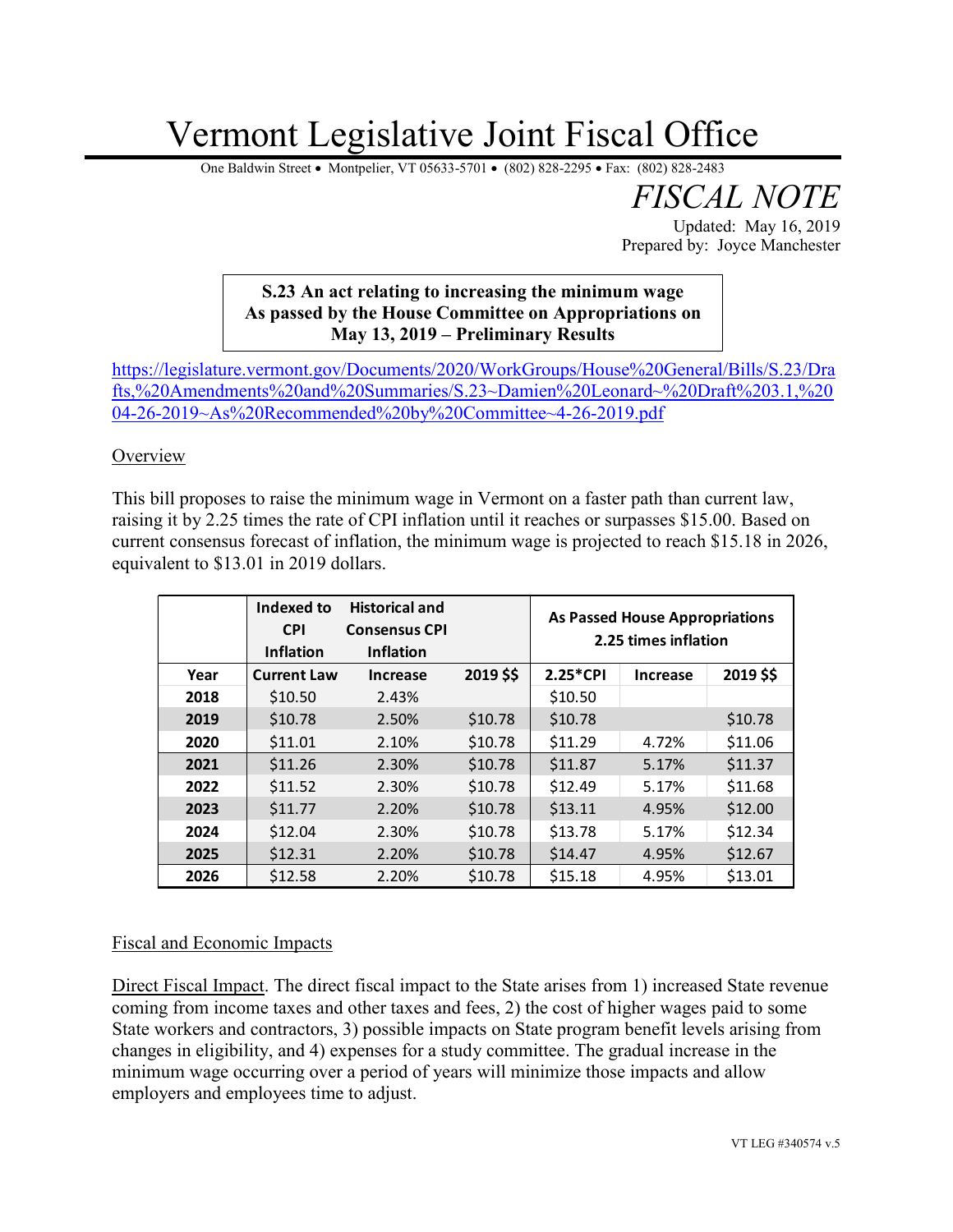The net fiscal impact on the State from increased revenues and reduced program benefits from the minimum wage change, expressed in 2019 dollars, would be about \$0.9 million in FY2020 and about \$2.8 million in  $FY2021<sup>1</sup>$ 

1. Increased tax revenue from the State income tax and other State revenue sources would accrue directly as workers earn higher wages. Indirectly, those workers would have more spending power that would boost sales taxes and other revenues collected by the State. In FY 2020, about 40 percent of the net fiscal impact to the State comes from higher revenue collections combined with State savings in the State Earned Income Tax Credit (EITC), renter rebate, property tax adjustment, and homeowner rebate.

2. An increase in the minimum wage would increase costs to the State as wages rise for some State workers, contractors, and other associated workers.<sup>2</sup> Some of the costs may be offset by less turnover and reduced training expenses. A small ripple effect on the State pension funds is also possible in later years.

a. State employees

Not many State workers or contractors earn wages that are at or below the proposed minimum wage levels. Costs would be smaller in the early years and larger closer to FY2026, with an average annual cost of \$400,000. The estimate includes the impact on pay, State Social Security and Medicare contributions under the Federal Insurance Contributions Act (FICA), and, where relevant, retirement contributions. Most of the costs come from temporary workers. Historically, roughly 40 percent of the cost of the State workforce has been covered by federal or other funding sources.

b. State contracts

 $\overline{a}$ 

The cost of State contracts would increase as State vendors face higher wage requirements and pass on higher costs through the budgetary process. State vendors include AOT contractors; Designated Agencies and Specialized Service Agencies; and long-term care facilities, adult day providers, and home health and personal care organizations. In FY 2020, the State will target Medicaid participating providers, including designated agencies, specialized service agencies, home health agencies, nursing homes, residential care homes, assisted living residences, and adult day agencies. The goal is increase Medicaid reimbursement rates to facilitate payment of wages at least equal to the minimum wage to employees providing services through Medicaid.

<sup>&</sup>lt;sup>1</sup> Outcomes based on modeling by Kavet and Associates in February 2019. The big jump in the State fiscal impact from FY2019 to FY2020 comes from three factors: the higher minimum wage starts halfway through FY2019, increased State tax revenues grow over time, and eligibility changes in State programs sometimes lag actual wages.

<sup>&</sup>lt;sup>2</sup> Addressing "compression" effects for workers with wages just above the new minimum wage would cost more. The costs of increased wages for some State workers, contractors, and other associated workers originally were estimated in work conducted for the Study Committee during the fall of 2017 and the beginning of 2018.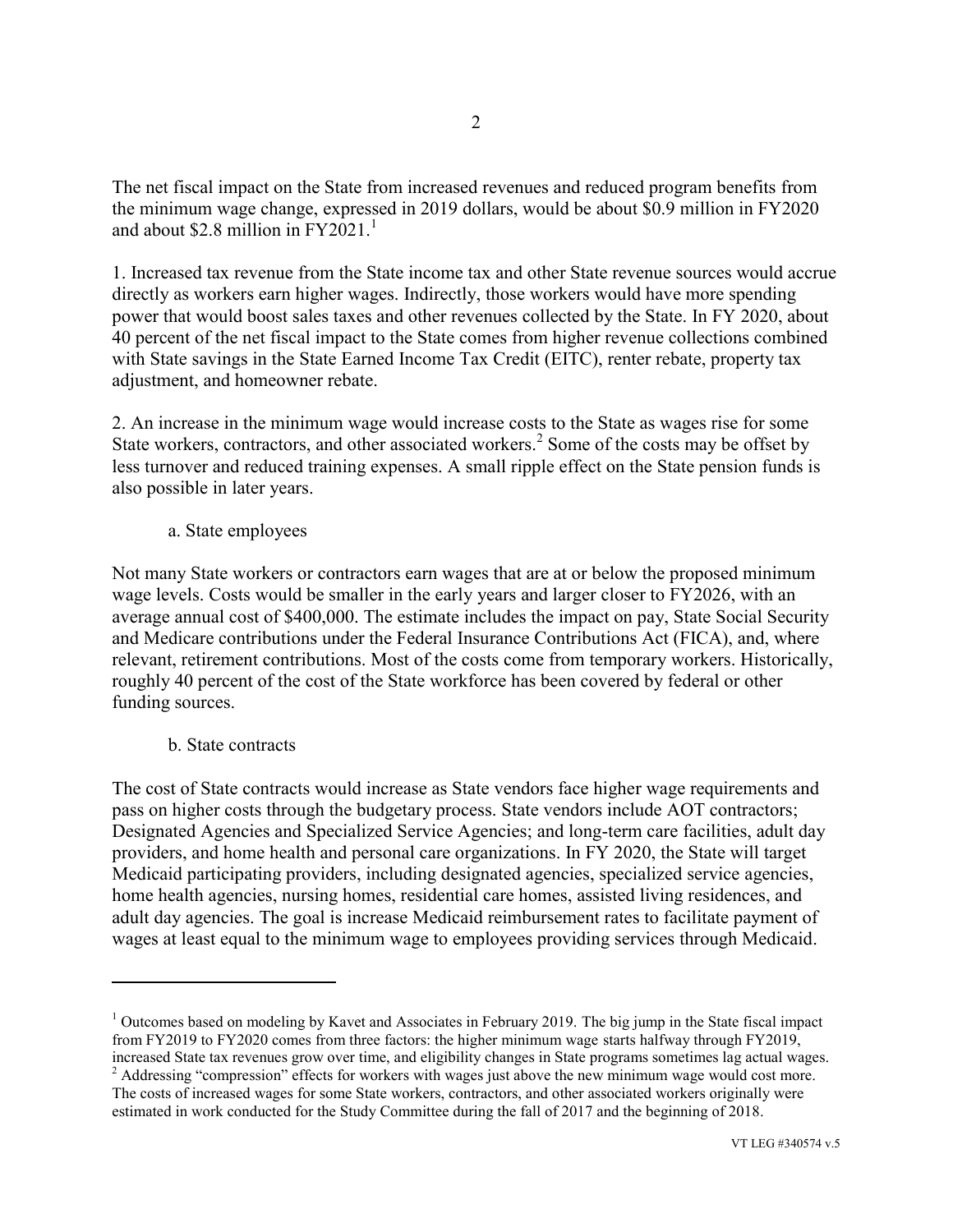The Secretary of Human Services will provide a report to relevant legislative committees by December 15, 2019 with an estimate of that cost based on wage data from providers. JFO's preliminary estimate suggests that the State share in FY 2020 would be about \$280,000 offset by about \$460,000 in program savings. In addition, a second report due December 1, 2019 from the Secretary of Human Services will project the costs for fiscal years 2021 through 2024 of increasing Medicaid reimbursement rates to all Medicaid participating providers to cover raising wages to the new minimum wage and mitigating wage compression for employees providing services pursuant to the State Medicaid Program who are in occupations with a starting wage rate within \$1 of the minimum wage.

c. Public education

An analysis of preK-12 employees in two Supervisory Unions showed relatively small impacts of \$3,000 to \$27,000 per Supervisory Union per year on average over the next seven years, with lower increases in the early years and larger ones closer to FY2024. For the University of Vermont, the average net impact is approximately \$50,000 annually in wages and benefits, again smaller in the early years and larger closer to FY2026. For Vermont State Colleges, employee wages and benefits would rise annually about \$35,000 through FY2026.<sup>3</sup>

d. Study Committee

 $\overline{a}$ 

The bill creates the Minimum Wage for Employers Providing Benefits Study Committee in the fall of 2019 to examine the possibility of creating a separate minimum wage rate for employers that provide certain benefits to their employees. Two legislators would serve on the Committee at a rate of \$219 per meeting per legislator. The Committee would hold no more than four meetings. Total State expense in FY 2020 would be \$1752.

Note: In the bill as passed by the House Committee on General Government, \$1.25 million is used to restore the base for the Child Care Financial Assistance Program (CCFAP) and \$6.9 million is used to adjust the sliding fee scale and reimbursement rates in CCFAP. Those funds are appropriated in H.531.

 $3$  Vermont State College students' wages are likely to be affected by an increase in the minimum wage as well. The additional cost could be as much as about \$400,000 through FY2026, or an average of \$56,000 annually. Again, those costs would be smaller in the earlier years and larger closer to FY2026. However, because funding for federal work-study students would not change with the minimum wage, the actual effect could be less if student jobs or hours are reduced.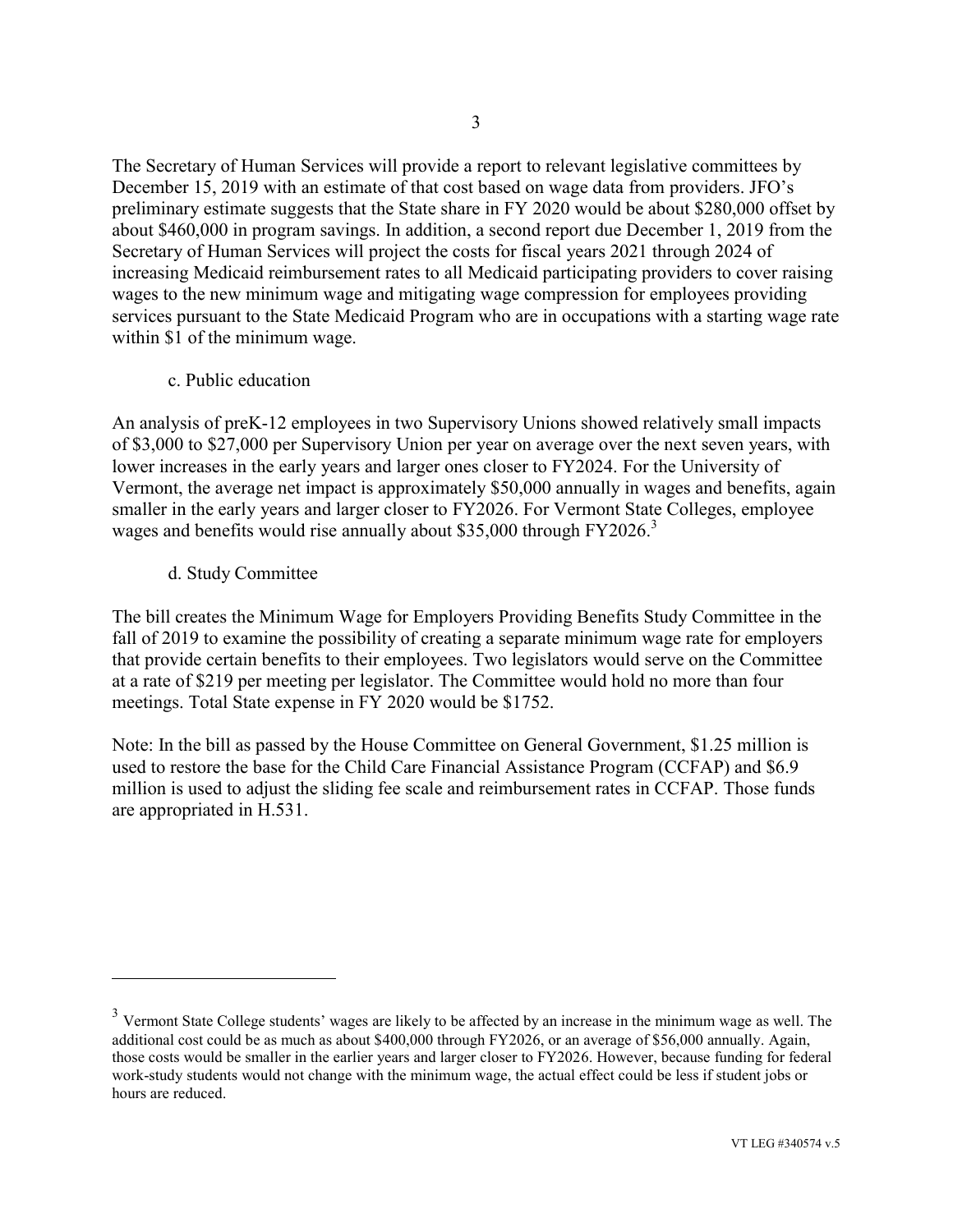#### Overall Economic Issues

Higher wages paid to low-wage workers would raise incomes and allow households to consume more, offset to some extent by any loss in wages to low-wage workers who experience job loss or reduced hours of work. Consumer prices could increase slightly as the cost of doing business rises. In addition, during expansionary years, the upward wage pressure would induce more people to enter the labor force to take jobs with higher wages. Finally, as incomes rise, reduced federal benefits negatively affect the State's economy. See Table 2 appended to this Fiscal Note.

#### **References**

**Report of the Minimum Wage and Benefits Cliff Study Committee, December 2017**; see [http://www.leg.state.vt.us/jfo/Minimum\\_Wage\\_Study\\_Committee/Minimum%20Wage%20and%20Benef](http://www.leg.state.vt.us/jfo/Minimum_Wage_Study_Committee/Minimum%20Wage%20and%20Benefits%20Cliff%20Study%20Committee%20Report.pdf) [its%20Cliff%20Study%20Committee%20Report.pdf](http://www.leg.state.vt.us/jfo/Minimum_Wage_Study_Committee/Minimum%20Wage%20and%20Benefits%20Cliff%20Study%20Committee%20Report.pdf)

Agency of Human Services, **Report to the Vermont Legislature: Fiscal Year 2019 Budgeting for Designated and Specialized Agencies**; se[e https://legislature.vermont.gov/assets/Legislative-](https://legislature.vermont.gov/assets/Legislative-Reports/ACT-85-Sec.-E.314.2-Payment-to-Specialized-Agencies.pdf)[Reports/ACT-85-Sec.-E.314.2-Payment-to-Specialized-Agencies.pdf](https://legislature.vermont.gov/assets/Legislative-Reports/ACT-85-Sec.-E.314.2-Payment-to-Specialized-Agencies.pdf)